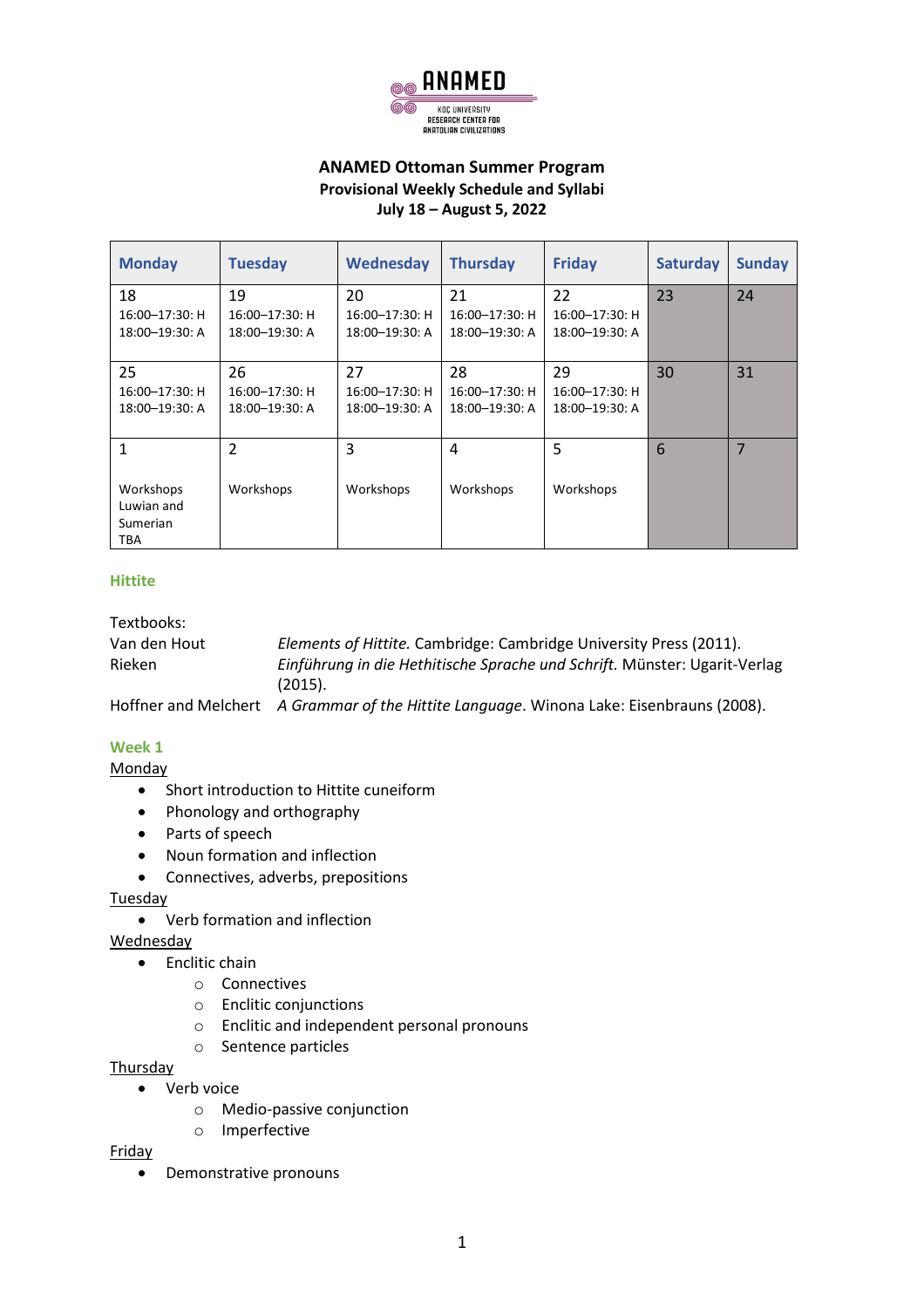

- 66 • Genitive and possessive construction $\frac{\text{``C}}{\text{``C}}$  inversity  $\text{``C}}$  . Genitive and possessive constructions,  $\text{``C}}$
- Hittite and Akkadian possessive suffixes
- Akkadian prepositions

#### **Week 2**

Monday

- Participle
- Nominal sentences
- Constructions with *pai* and *uwa*
- Constructions with *ḫark* and *ēš*-

## Tuesday

- Relative and interrogative pronouns
- Indefinite and distributive pronouns
- Relative clauses

## **Wednesday**

• Imperative

## **Thursday**

• Verbal nouns

# Friday

- Conditional clauses and modal particle –*man*
- Questions
- Numerals
- Comparison of adjectives

## **Akkadian**

| Textbooks:  |                                                                           |
|-------------|---------------------------------------------------------------------------|
| Caplice     | Introduction to Akkadian. Rome: The Pontifical Biblical Institute (2002). |
| Huehnergard | A Grammar of Akkadian. Winona Lake, Indiana: Eisenbrauns (2000).          |

## **Week 1**

**Monday** 

- Akkadian in the Semitic family tree
- Akkadian phonology
- The Semitic root system

## **Tuesday**

- Word formation
- The Nominal Sentence
- Noun declensions

## **Wednesday**

- Prepositions
- Nouns and adjectives
- Sign lists

## **Thursday**

- Construct chain
- Pronominal suffixes
- G-stem: the present-future and the preterite

## Friday

- Vocalic classes
- G-stem: perfect and stative